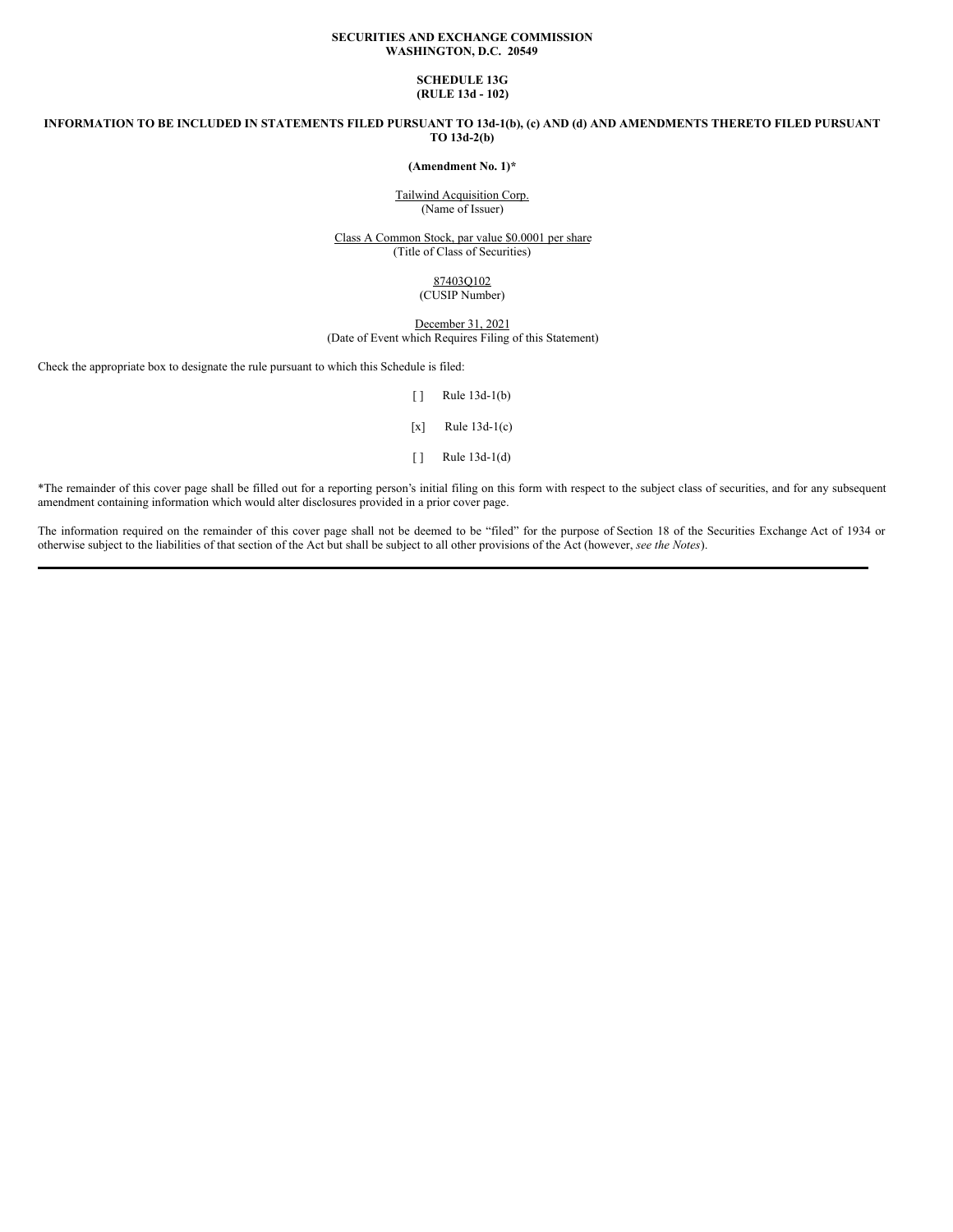| 1.                                                                 | NAMES OF REPORTING PERSONS<br>I.R.S. IDENTIFICATION NOS. OF ABOVE PERSONS (ENTITIES ONLY) |  |
|--------------------------------------------------------------------|-------------------------------------------------------------------------------------------|--|
|                                                                    | 683 Capital Management, LLC                                                               |  |
| 2.                                                                 | CHECK THE APPROPRIATE BOX IF A MEMBER OF A GROUP                                          |  |
|                                                                    | $(a)$ []<br>$(b)$ []                                                                      |  |
| 3.                                                                 | <b>SEC USE ONLY</b>                                                                       |  |
| 4.                                                                 | CITIZENSHIP OR PLACE OF ORGANIZATION                                                      |  |
|                                                                    | Delaware                                                                                  |  |
| NUMBER OF SHARES BENEFICIALLY OWNED BY EACH REPORTING PERSON WITH: |                                                                                           |  |
| 5.                                                                 | <b>SOLE VOTING POWER</b>                                                                  |  |
|                                                                    | $\boldsymbol{0}$                                                                          |  |
| 6.                                                                 | <b>SHARED VOTING POWER</b>                                                                |  |
|                                                                    | 3,000,000                                                                                 |  |
| 7.                                                                 | <b>SOLE DISPOSITIVE POWER</b>                                                             |  |
|                                                                    | $\boldsymbol{0}$                                                                          |  |
| 8.                                                                 | <b>SHARED DISPOSITIVE POWER</b>                                                           |  |
|                                                                    | 3,000,000                                                                                 |  |
| 9.                                                                 | AGGREGATE AMOUNT BENEFICIALLY OWNED BY EACH REPORTING PERSON                              |  |
|                                                                    | 3,000,000                                                                                 |  |
| 10.                                                                | CHECK BOX IF THE AGGREGATE AMOUNT IN ROW (9)<br>EXCLUDES CERTAIN SHARES []                |  |
| 11.                                                                | PERCENT OF CLASS REPRESENTED BY AMOUNT IN ROW (9)                                         |  |
|                                                                    | $9.0\%$                                                                                   |  |
| 12.                                                                | TYPE OF REPORTING PERSON                                                                  |  |
|                                                                    | IA                                                                                        |  |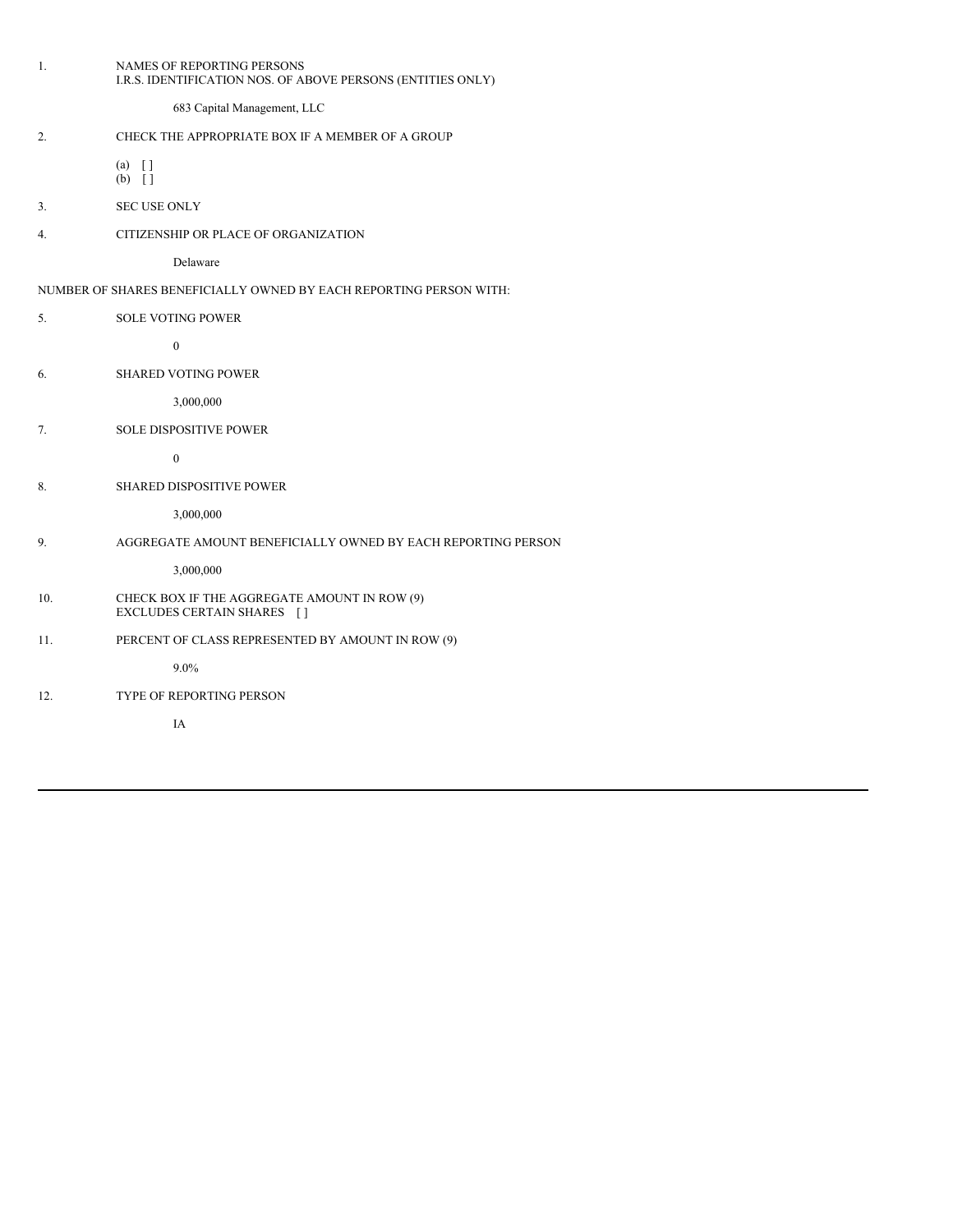|                                                                    | 1.             | NAMES OF REPORTING PERSONS<br>I.R.S. IDENTIFICATION NOS. OF ABOVE PERSONS (ENTITIES ONLY) |  |  |
|--------------------------------------------------------------------|----------------|-------------------------------------------------------------------------------------------|--|--|
|                                                                    |                | 683 Capital Partners, LP                                                                  |  |  |
|                                                                    | 2.             | CHECK THE APPROPRIATE BOX IF A MEMBER OF A GROUP                                          |  |  |
|                                                                    |                | $(a) \quad \lceil \rceil$<br>$(b)$ []                                                     |  |  |
|                                                                    | 3.             | <b>SEC USE ONLY</b>                                                                       |  |  |
|                                                                    | 4.             | CITIZENSHIP OR PLACE OF ORGANIZATION                                                      |  |  |
|                                                                    |                | Delaware                                                                                  |  |  |
| NUMBER OF SHARES BENEFICIALLY OWNED BY EACH REPORTING PERSON WITH: |                |                                                                                           |  |  |
|                                                                    | 5 <sub>1</sub> | <b>SOLE VOTING POWER</b>                                                                  |  |  |
|                                                                    |                | $\mathbf{0}$                                                                              |  |  |
|                                                                    | 6.             | <b>SHARED VOTING POWER</b>                                                                |  |  |
|                                                                    |                | 3,000,000                                                                                 |  |  |
|                                                                    | 7.             | <b>SOLE DISPOSITIVE POWER</b>                                                             |  |  |
|                                                                    |                | $\mathbf{0}$                                                                              |  |  |
|                                                                    | 8.             | SHARED DISPOSITIVE POWER                                                                  |  |  |
|                                                                    |                | 3,000,000                                                                                 |  |  |
|                                                                    | 9.             | AGGREGATE AMOUNT BENEFICIALLY OWNED BY EACH REPORTING PERSON                              |  |  |
|                                                                    |                | 3,000,000                                                                                 |  |  |
|                                                                    | 10.            | CHECK BOX IF THE AGGREGATE AMOUNT IN ROW (9)<br>EXCLUDES CERTAIN SHARES []                |  |  |
|                                                                    | 11.            | PERCENT OF CLASS REPRESENTED BY AMOUNT IN ROW (9)                                         |  |  |
|                                                                    |                | $9.0\%$                                                                                   |  |  |
|                                                                    | 12.            | TYPE OF REPORTING PERSON                                                                  |  |  |
|                                                                    |                | PN                                                                                        |  |  |
|                                                                    |                |                                                                                           |  |  |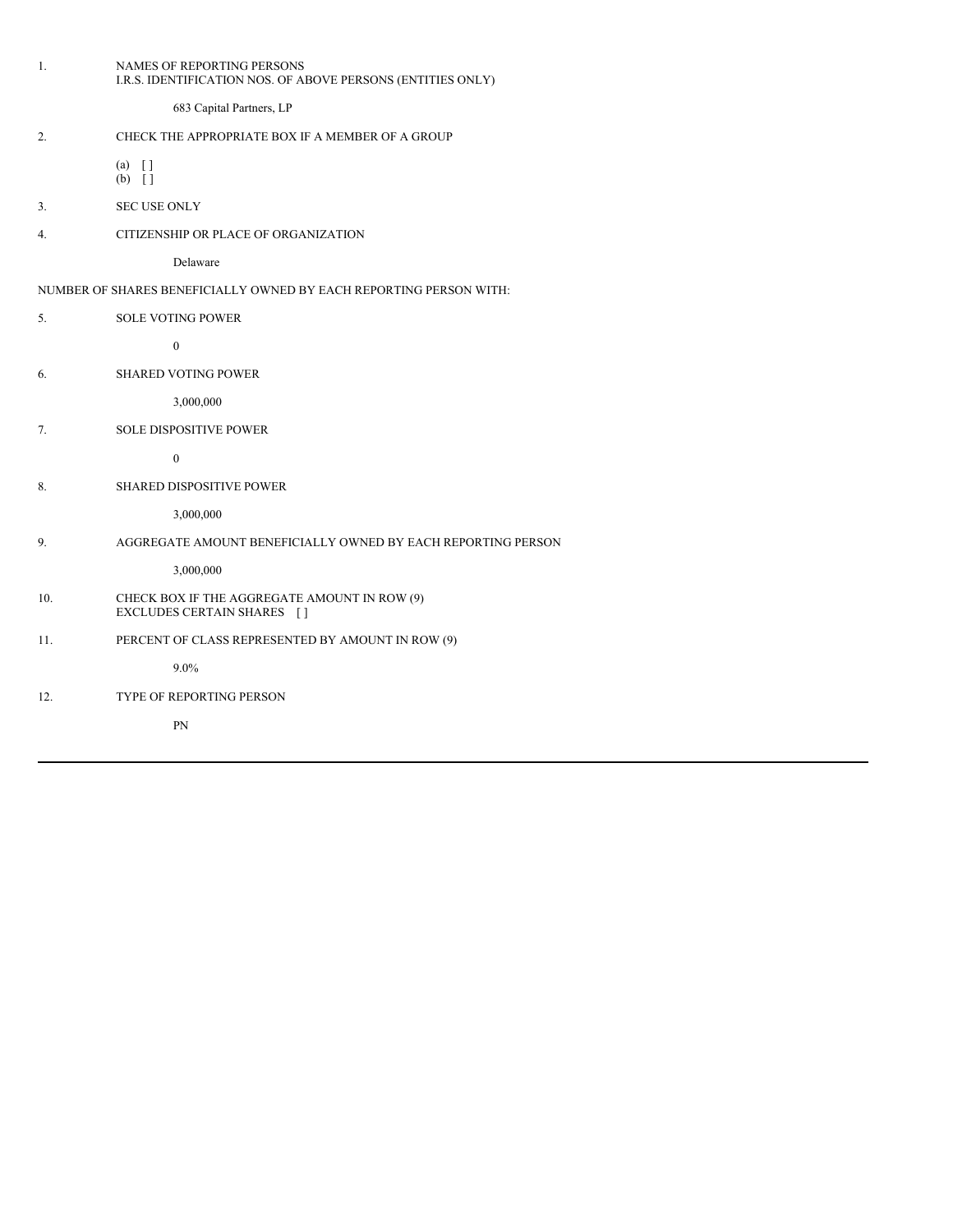| 1.                                                                 | NAMES OF REPORTING PERSONS<br>I.R.S. IDENTIFICATION NOS. OF ABOVE PERSONS (ENTITIES ONLY) |  |
|--------------------------------------------------------------------|-------------------------------------------------------------------------------------------|--|
|                                                                    | Ari Zweiman                                                                               |  |
| 2.                                                                 | CHECK THE APPROPRIATE BOX IF A MEMBER OF A GROUP                                          |  |
|                                                                    | $(a) \quad \lceil \rceil$<br>$(b)$ []                                                     |  |
| 3 <sub>1</sub>                                                     | <b>SEC USE ONLY</b>                                                                       |  |
| 4.                                                                 | CITIZENSHIP OR PLACE OF ORGANIZATION                                                      |  |
|                                                                    | United States of America                                                                  |  |
| NUMBER OF SHARES BENEFICIALLY OWNED BY EACH REPORTING PERSON WITH: |                                                                                           |  |
| 5 <sub>1</sub>                                                     | <b>SOLE VOTING POWER</b>                                                                  |  |
|                                                                    | $\boldsymbol{0}$                                                                          |  |
| 6.                                                                 | <b>SHARED VOTING POWER</b>                                                                |  |
|                                                                    | 3,000,000                                                                                 |  |
| 7.                                                                 | <b>SOLE DISPOSITIVE POWER</b>                                                             |  |
|                                                                    | $\boldsymbol{0}$                                                                          |  |
| 8.                                                                 | <b>SHARED DISPOSITIVE POWER</b>                                                           |  |
|                                                                    | 3,000,000                                                                                 |  |
| 9.                                                                 | AGGREGATE AMOUNT BENEFICIALLY OWNED BY EACH REPORTING PERSON                              |  |
|                                                                    | 3,000,000                                                                                 |  |
| 10.                                                                | CHECK BOX IF THE AGGREGATE AMOUNT IN ROW (9)<br>EXCLUDES CERTAIN SHARES []                |  |
| 11.                                                                | PERCENT OF CLASS REPRESENTED BY AMOUNT IN ROW (9)                                         |  |
|                                                                    | $9.0\%$                                                                                   |  |
| 12.                                                                | TYPE OF REPORTING PERSON                                                                  |  |
|                                                                    | IN                                                                                        |  |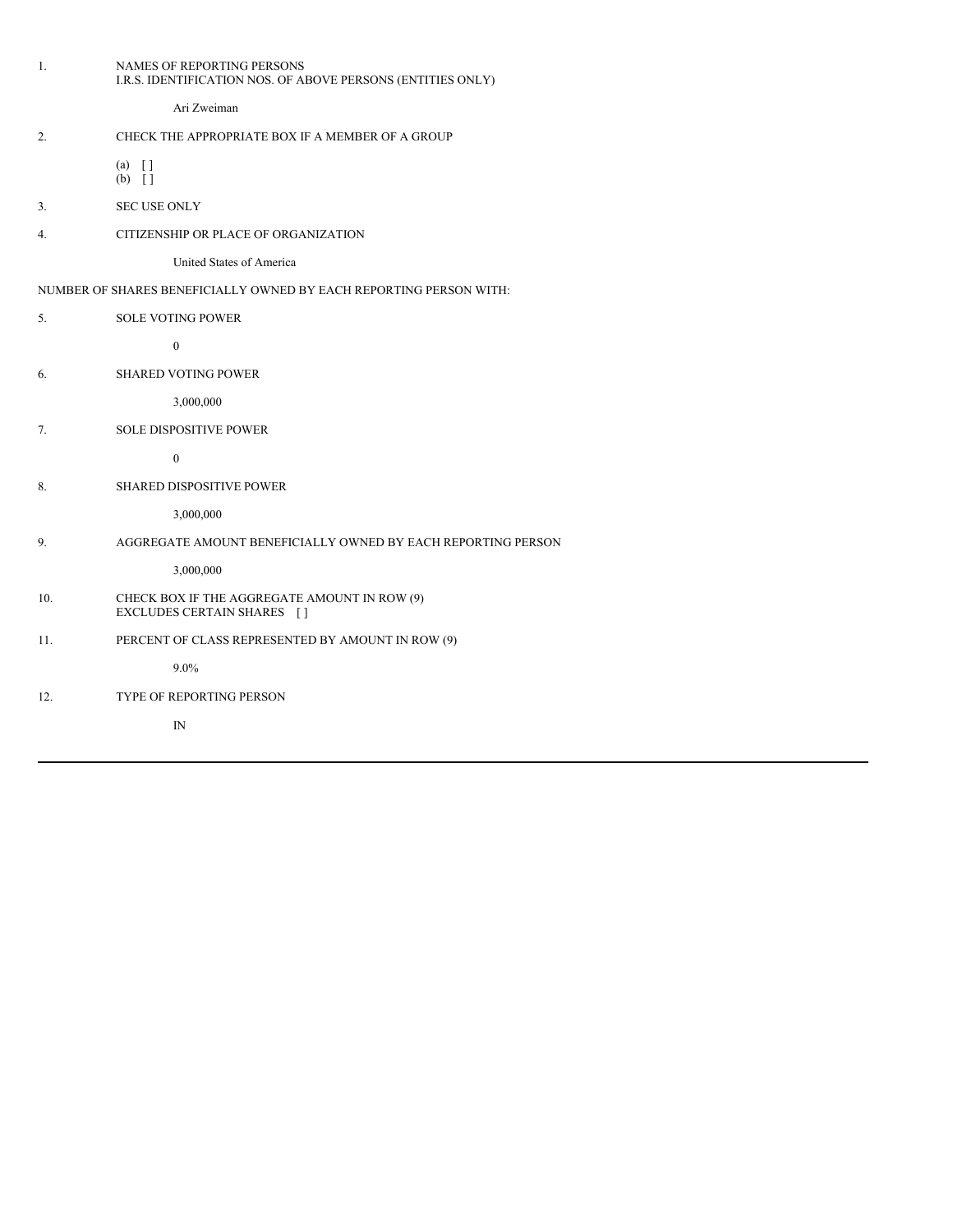This Schedule 13G/A reflects the beneficial ownership of the Reporting Persons (as defined below) as of December 31, 2021.

# **Item 1(a). Name of Issuer:**

Tailwind Acquisition Corp. ("Issuer")

# **Item 1(b). Address of Issuer's Principal Executive Offices:**

1545 Courtney Ave., Los Angeles, CA 90046

#### **Item 2(a). Name of Persons Filing:**

The names of the persons filing this statement on Schedule 13G/A (collectively, the 'Reporting Persons'') are:

- 683 Capital Management, LLC,
- 683 Capital Partners, LP, and
- Ari Zweiman.

# **Item 2(b). Address of Principal Business Office or, if None, Residence:**

The principal business address for each of the Reporting Persons is 3 Columbus Circle, Suite 2205, New York, NY 10019.

# **Item 2(c). Citizenship:**

683 Capital Management, LLC is a Delaware limited liability company. 683 Capital Partners, LP is a Delaware limited partnership. Ari Zweiman is a citizen of the United States.

# **Item 2(d). Title of Class of Securities:**

Class A Common Stock, \$.0001 par value per share (the "Class A Common Stock")

#### **Item 2(e). CUSIP Number:**

87403Q102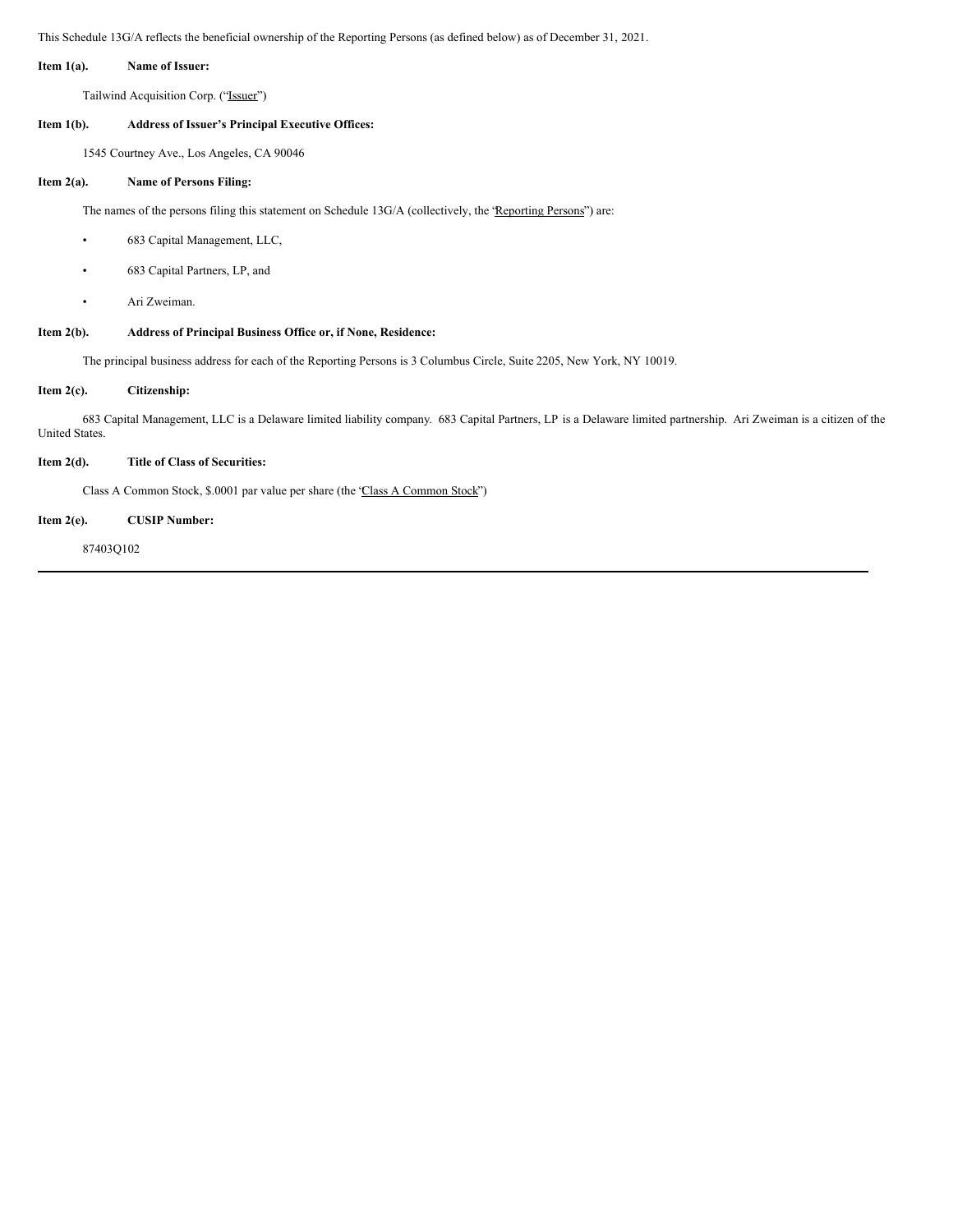# Item 3. If This Statement is Filed Pursuant to Rule 13d 1(b), or 13d-2(b) or (c), Check Whether the Person Filing is a:

- (a) [ ] Broker or dealer registered under Section 15 of the Exchange Act.
- (b)  $\begin{bmatrix} \end{bmatrix}$  Bank as defined in Section 3(a)(6) of the Exchange Act.
- (c)  $\begin{bmatrix} \end{bmatrix}$  Insurance company defined in Section 3(a)(19) of the Exchange Act.
- (d) [ ] Investment company registered under Section 8 of the Investment Company Act.
- (e)  $[ ]$  Investment adviser in accordance with Rule 13d-1(b)(1)(ii)(E).
- (f)  $\lceil \rceil$  Employee benefit plan or endowment fund in accordance with Rule 13d-1(b)(1)(ii)(F).
- (g)  $\lceil \rceil$  Parent holding company or control person in accordance with Rule 13d-1(b)(1)(ii)(G).
- (h) [ ] Savings association as defined in Section 3(b) of the Federal Deposit Insurance Act.
- (i)  $\lceil \cdot \rceil$  Church plan that is excluded from the definition of an investment company under Section 3(c)(14) of the Investment Company Act;
- (j)  $\lceil \rceil$  Non-U.S. institution in accordance with Section 240.13d-1(b)(1)(ii)(J).
- (k)  $\lceil \rceil$  Group, in accordance with Rule 240.13d-1(b)(1)(ii)(K). If filing as a non-U.S. institution in accordance with § 240.13d-1(b)(1)(ii)(J), please specify the type of institution: \_\_\_\_

#### **Item 4. Ownership.**

#### (a) Amount beneficially owned:

As of December 31, 2021, 683 Capital Partners, LP beneficially owned 3,000,000 shares of Class A Common Stock.

683 Capital Management, LLC, as the investment manager of 683 Capital Partners, LP, may be deemed to have beneficially owned the 3,000,000 shares of Class A Common Stock beneficially owned by 683 Capital Partners, LP.

Ari Zweiman, as the Managing Member of 683 Capital Management, LLC, may be deemed to have beneficially owned the 3,000,000 shares of Class A Common Stock beneficially owned by 683 Capital Management, LLC.

# (b) Percent of Class:

The following percentage is based on 33,421,570 shares of Class A Common Stock outstanding as of November 15, 2021, as disclosed in the Issuer's Quarterly Report on Form 10-Q filed with the Securities and Exchange Commission on November 15, 2021.

As of February 14, 2022, the Reporting Persons may be deemed to have beneficially owned approximately 9.0% of the outstanding Class A Common Stock.

(c) Number of shares as to which such person has:

(i) Sole power to vote or to direct the vote of Class A Common Stock:

See Cover Pages Items 5-9.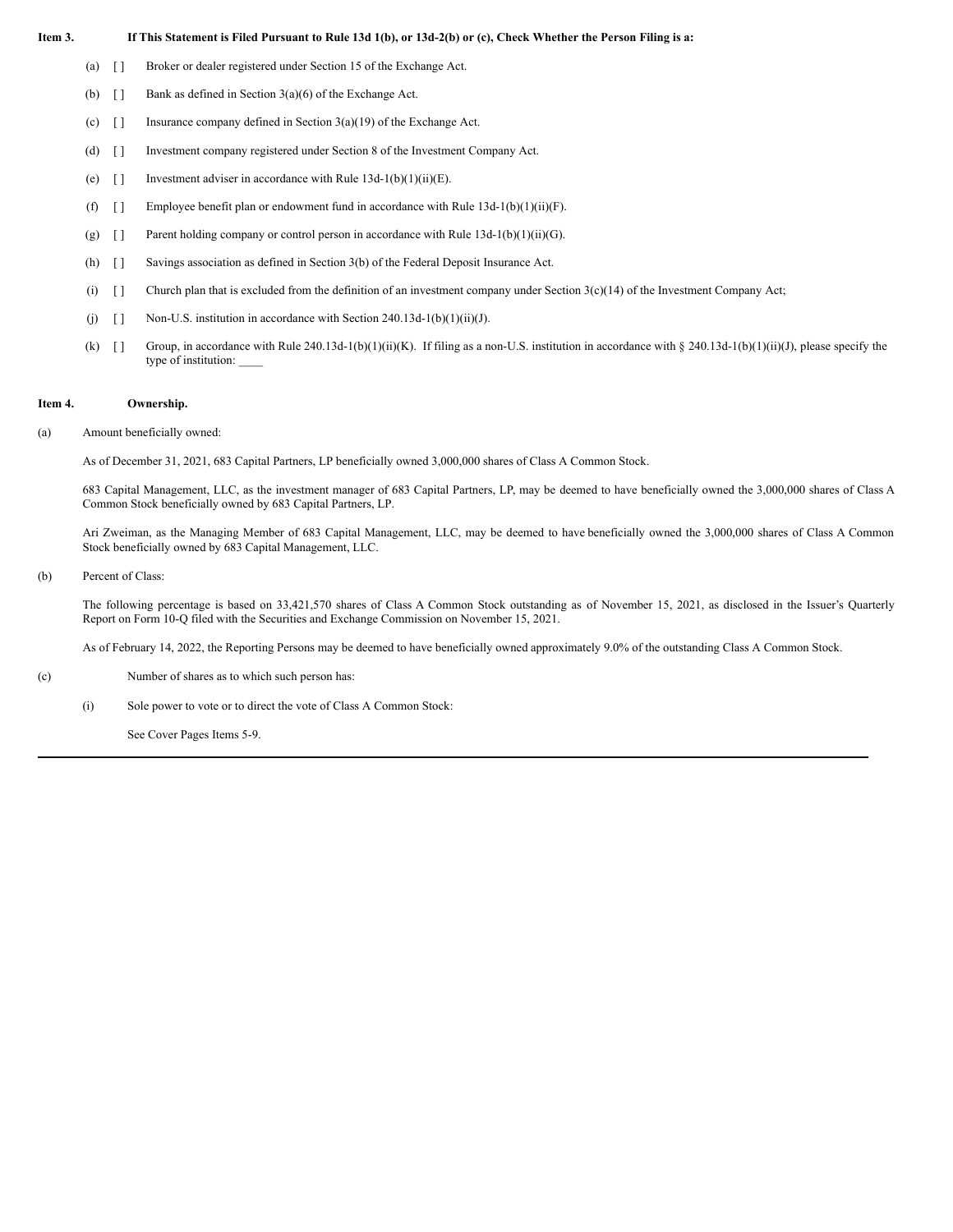(ii) Shared power to vote or to direct the vote of Class A Common Stock:

See Cover Pages Items 5-9.

(iii) Sole power to dispose or to direct the disposition of Class A Common Stock:

See Cover Pages Items 5-9.

(iv) Shared power to dispose or to direct the disposition of Class A Common Stock:

See Cover Pages Items 5-9.

# **Item 5. Ownership of Five Percent or Less of a Class.**

If this statement is being filed to report the fact that as of the date hereof the Reporting Persons have ceased to be the beneficial owner of more than five percent of the class of securities, check the following [ ].

### **Item 6. Ownership of More than Five Percent on Behalf of Another Person.**

Not applicable.

# Item 7. Identification and Classification of the Subsidiary Which Acquired the Security Being Reported on by the Parent Holding Company.

Not applicable.

# **Item 8. Identification and Classification of Members of the Group.**

See Exhibit A to the Schedule 13G filed with the SEC on March 22, 2021.

# **Item 9. Notice of Dissolution of Group.**

Not applicable.

# **Item 10. Certification.**

By signing below the undersigned certifies that, to the best of its or his knowledge and belief, the securities referred to above were not acquired and are not held for the purpose of or with the effect of changing or influencing the control of the issuer of the securities and were not acquired and are not held in connection with or as a participant in any transaction having that purpose or effect.